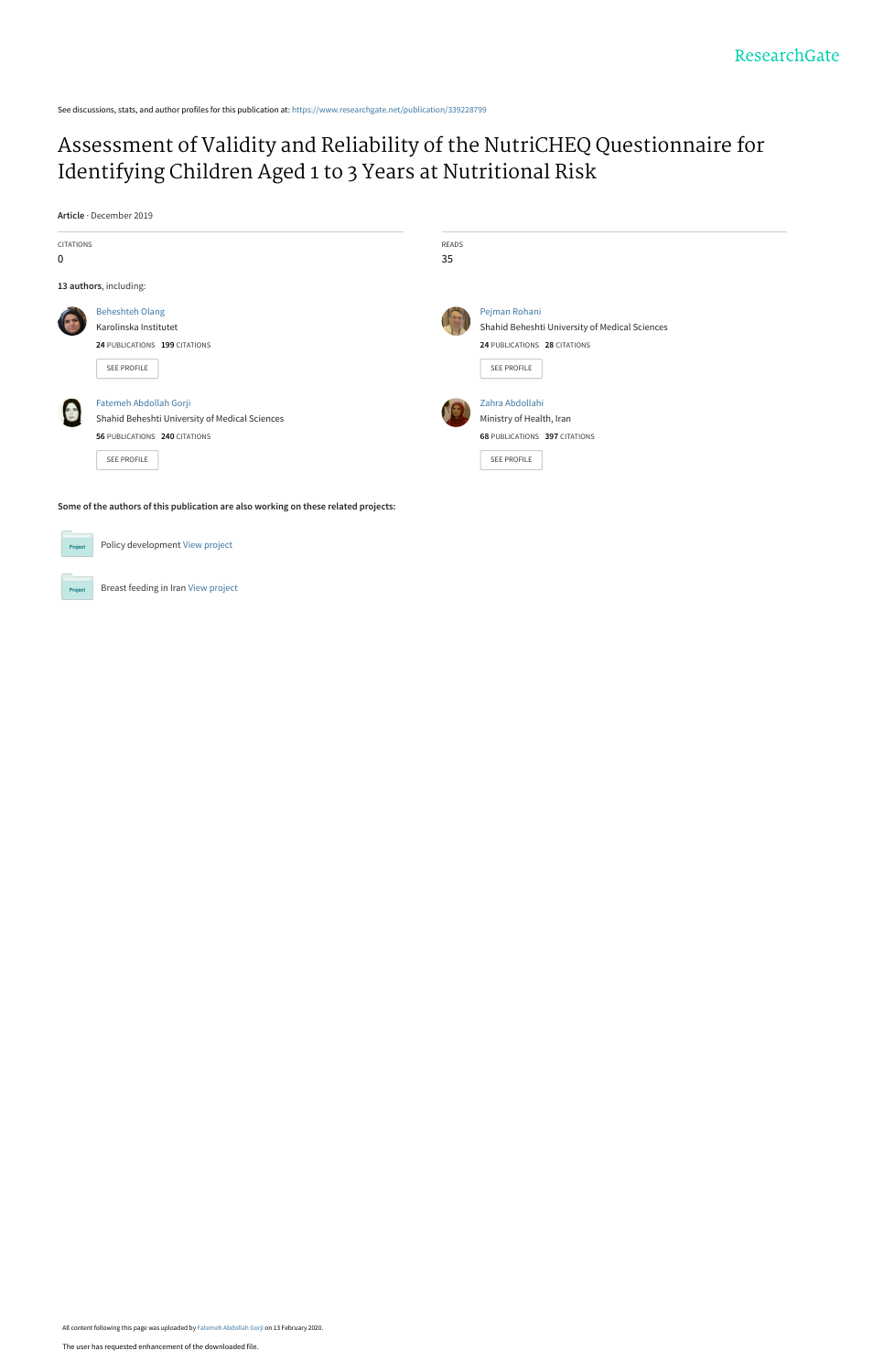

Volume 2 Issue 1 January 2020

# Assessment of Validity and Reliability of the NutriCHEQ Questionnaire for Identifying Children Aged 1 to 3 Years at Nutritional Risk

# **Beheshteh Olang1\*, Sayeh Hatefi1,2, Farid Imanzadeh<sup>1</sup>, Pejman Rohani<sup>1</sup>, Farnaz Ehdayivand<sup>3</sup>, Arezoo Rezazadeh4, Fatemeh Abdollah Gorgi<sup>1</sup>, Maryam Azizi<sup>1</sup>, Fereshteh Fozouni<sup>5</sup>, Zahra Abdollahi<sup>6</sup>, Elham Talachian<sup>7</sup>, Aliakbar Sayyari<sup>1</sup> and Agneta Yngve<sup>8</sup>**

*1 Pediatric Gastroenterology, Hepatology and Nutrition Research Center, Research Institute for Children's Health, Shahid Beheshti University of Medical Sciences, Tehran, Iran*

*2 Pediatric Surgery Research Center, Research Institute for Children's Health, Shahid Beheshti University of Medical Sciences, Tehran, Iran 3 Supervisor of Family Health, Shahid Beheshti University of Medical Sciences, Tehran, Iran*

*4 Department of Community Nutrition, National Nutrition and Food Technology Research Institute, Faculty of Nutrition Sciences and Food Technology, Shahid Beheshti University of Medical Sciences, Tehran, Iran*

*5 Supervisor of Nutrition of Deputy of Health, Shahid Beheshti University of Medical Sciences, Tehran, Iran*

*6 Department of Nutrition, Ministry of Health and Medical Education, Shahid Beheshti University of Medical Sciences, Tehran, Iran 7 Pediatric Gastroenterology division Ali-Asghar Children's Hospital, Iran University of Medical Sciences, Tehran, Iran*

*8 Uppsala University, Disciplinary Domain of Humanities and Social Sciences, Faculty of Social Sciences, Department of Food, Nutrition and Dietetics, Uppsala, Sweden*

**\*Corresponding Author:** Beheshteh Olang, Pediatric Gastroenterology, Hepatology and Nutrition Research Center, Research Institute for Children's Health, Mofid Children Hospital, Shahid Beheshti University of Medical Sciences, Tehran, Iran.

**E-mail:** [beheshteholang@gmail.com](mailto:beheshteholang%40gmail.com?subject=)

**Received:** August 19, 2019; **Published:** December 10, 2019

## **Abstract**

**Background:** Toddlers' life is an important period for growth and development. Nutritional deficiencies created during this period are almost hard to compensate. This implies the need for timely, accurate and cost-effective screening of toddlers. Traditional methods of checking food intake are time consuming and expensive.

**Objectives:** Validate the NutriCHEQ questionnaire in assessment of the relevance of model and dietary intake of toddlers in Iran. **Methods:** 155 children aged 12 to 36 months were randomly selected from health centers in the northen Tehran province. Their parents were asked to register all of their foods and beverage intakes. Each day, a trained expert contacted them to get information on food recalls, which were reviewed by Nutritionist 4. The NutriCHEQ questionnaire contained three parts; Part 1, Part 2 and Part 3. Finally, using the above information and statistical methods including Pearson correlation coefficient, one-way ANOVA and Bonferroni's test, for analyzing the data.

**Results:** The reliability of the first section was 0.62 and for the second section was 0.6. The mean NutriCHEQ scores for the first, second sections and total, were  $2.12 \pm 1.23$ ,  $3.43 \pm 1.98$  and  $5.55 \pm 2.51$ , respectively. According to the NutriCHEQ score, 14 children (13%) were in the high risk group. There was a significant difference (p<0.5) between the risk groups in terms of percentage of carbohydrate energy, protein energy, vitamin D, iron. In the second section, there was a significant difference (p<0.5) between the groups in terms of daily intake of fiber.

**Keywords:** NutriCHEQ; Questionnaire; Nutritional Risk **Conclusion:** The NutriCHEQ questionnaire seems to be a reliable and convenient tool for professionals and parents to identify children aged 1 to 3 who are at nutritional risk. Keywords: Children, Malnutrition, Nutritional Screening, Outpatient, Validation

## **Introduction**

The early years of life is an important period for growth, development and health in children  $[1-3]$ . The adequacy of nutrient intake in this sensitive period is a key determinant of health in the short and long term [3-7]. Early childhood is a period in which habits and dietary preferences may be formed and the dietary habits that are created in this period may track into adulthood  $[8-10]$ .

Malnutrition in this age group has increased significantly, and nutritional deficiencies created during this period are hardly compensable in the future [11]. Cognitive functions are associated with malnutrition, in particular lack of intake of iodine, iron, zinc, folate and vitamin B12 [4]. The toddler period is a time of dramatic changes in the physical and emotional development and is a key phase in the transition from breastfeeding to family food. In the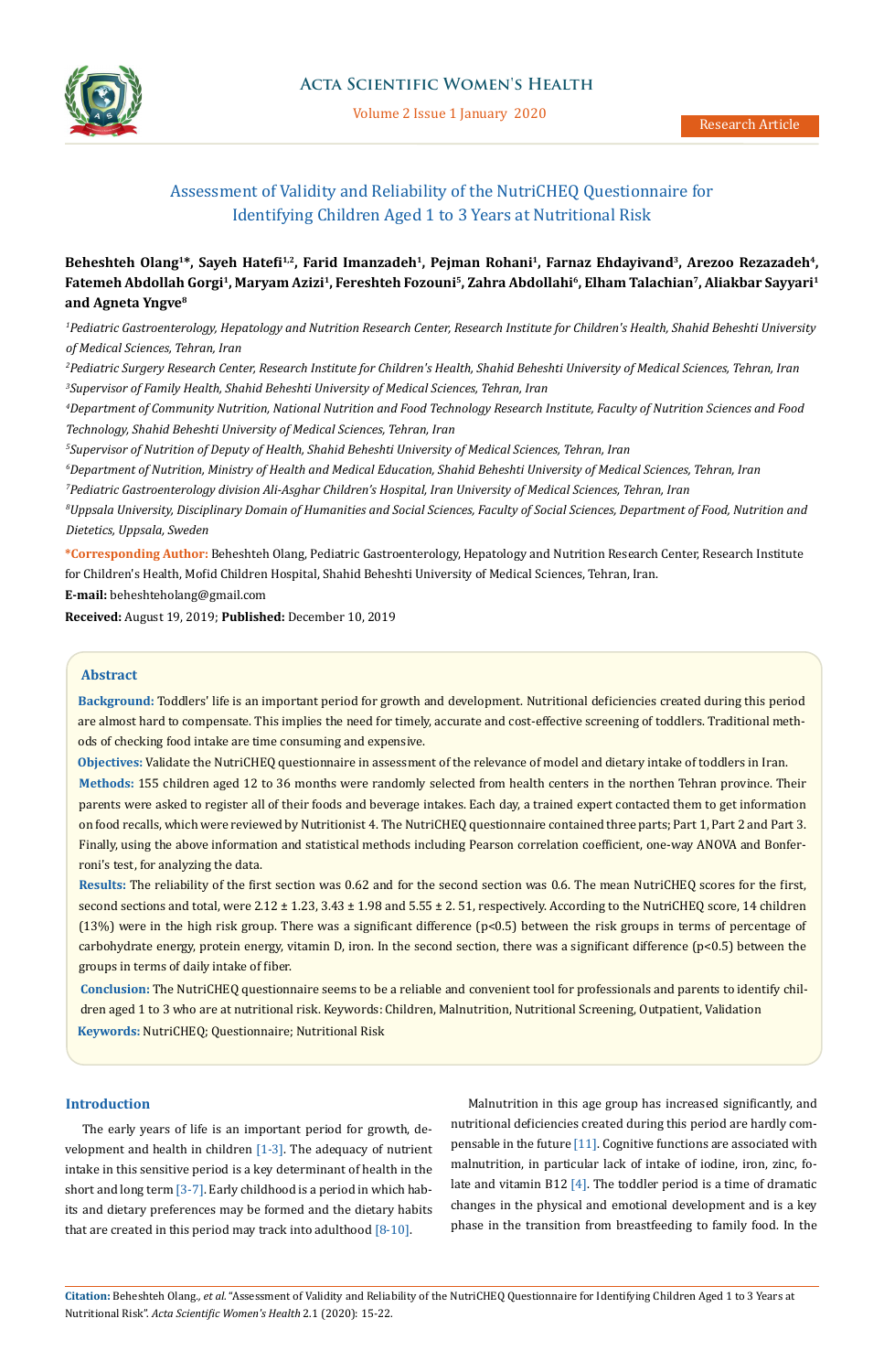second year of life, the growth rate is reduced compared with infancy, while the need for nutrients remains high. One to two year old children need more energy and nutrients per body weight, which indicates that the energy and nutrient density should be high in toddler's diet [12]. On the other hand, this age coincides with the formation of a sense of independence, over confidence, complaint of foods and fear of new food  $[6,13,14]$ . Studies show that the current diet of toddlers is related to social status, especially maternal education and in some cases inadequate [15,16] and therefore, many children are at nutritional risk.

Generally, nutrient-rich foods are consumed to a lesser extent than the recommended dietary guidelines suggest, and high-calorie foods with low nutrient density are prevalent. For example, the UK National Diet and Nutrition Survey of 2008/09 showed that 50% of children aged 1.5 to 3 years in four days of registered dietary intake, consumed high-calorie items with low nutrient content, such as meat products, fried potato, bakery products and sweetened drinks [13]. Foods rich in nutrients, such as fish, raw vegetables and eggs were consumed by less than half of the same sample population. Similar patterns were observed in other countries, such as the United States and Australia  $[13]$ . With a high risk of a combination of malnutrition and environmental stress in some social strata, the path to a healthy development may be challenged which can lead to a poor performance in school, reduced economic opportunities and chronic health problems in adult life. When malnutrition and its consequences persist through the reproductive period and adulthood, it can affect the next generation and results in a vicious cycle of economic and health deprivation [5].

This emphasizes the need for timely, accurate and cost-effective screening of toddlers in terms of nutritional risk. This is normally done by comparing the food intake in these children with the dietary guidelines. Traditional methods of checking food intake, such as recalling and recording food, is time consuming, expensive and difficult. It is also difficult to compare the data extracted from these two methods with dietary guidelines, which are based on food groups. Using a Food Frequency Questionnaire (FFQ) is a cheaper, faster, and more convenient method, and the results can be made comparable to food guidelines. However, a complicated questionnaire can reduce family co-operation. Therefore, an appropriate nutrition assessment questionnaire for toddler diet should be short and simple and provide results based on food groups. Current dietary questionnaires evaluate only a limited group of foods (such as oils or fruits and vegetables) and we have a limited set of

#### **Materials and Methods**

The original NutriCHEQ questionnaire was carefully checked by the program executives and colleagues and translated without any changes. Then, parents of a small group of healthy children aged 1

to 3 who were referred to a Mofid children's hospital were asked to complete the questionnaire. After identifying some minor problems, the NutriCHEQ was slightly edited in order to be suitable for the Iranian community. The edited questionnaire was evaluated by a panel of specialists in the field (pediatricians and nutrition experts in children's nutrition) and underwent a formal validation.

- **• Participants:** A total of 155 children aged 12 to 36 months randomly selected from the children from health centers in the northern Tehran province were included in the study.
- **• Study Design:** The parents of these children were asked to register all of their dietary foods, beverages and dietary supplements with their amount for three consecutive days. At the beginning of each day, a trained expert from the health center contacted them to get food information recorded on the previous day. Parents did not receive any specific nutritional advice before the study, every food record/recall about daily intake, was according to the parents of the children in the study. The amount, type and name of all foods and beverages were recorded. Parents were asked to specify the amount of food by using units (eg, grams, ml), packaging sizes or household measures (such as cups, teaspoons or tablespoons). The average nutrient intake was evaluated using nutritional specific software (Nutritionist 4 version, Canada) in terms of macronutrient and micronutrient intakes. All parents signed informed consent form. Sick children were not included in the study if the child had an illness other than allergies or was on a diet or if the parent/caretaker did not sign the informed consent form.

The NutriCHEQ questionnaire, which was answered by the mother or the caretaker on the last day, was collected and scored by a trained expert from the health center, according to instructions provided by the original authors of the questionnaire.

#### **NutriCHEQ questionnaire**

The NutriCHEQ questionnaire contained three parts, the first part of which was scored, consisting of two sections. The first section contained 4 questions and examined the iron and other key nutrients intake. The second section contained 7 questions and investigated the child's nutritional balance. Possible answers to each question were limited A, B, C. Answers in the "A" category are appropriate or desirable (zero score); in"B" category are less than ideal (score 1); and in "C" category are the potential causes for concern / action (score 2). By collecting scores within each section, a risk indicator for a toddler's nutritional status is obtained, which is designed for evaluation, while the combined scores for sections 1 and 2 are generally ranked on all nutritional aspects. The maximum achievable score is 22 score from sections 1 and 2. The second and third parts were not scored and examined the risk factors associated with parental feeding patterns that affect the child's future

**Citation:** Beheshteh Olang*., et al.* "Assessment of Validity and Reliability of the NutriCHEQ Questionnaire for Identifying Children Aged 1 to 3 Years at Nutritional Risk". *Acta Scientific Women's Health* 2.1 (2020): 15-22.

16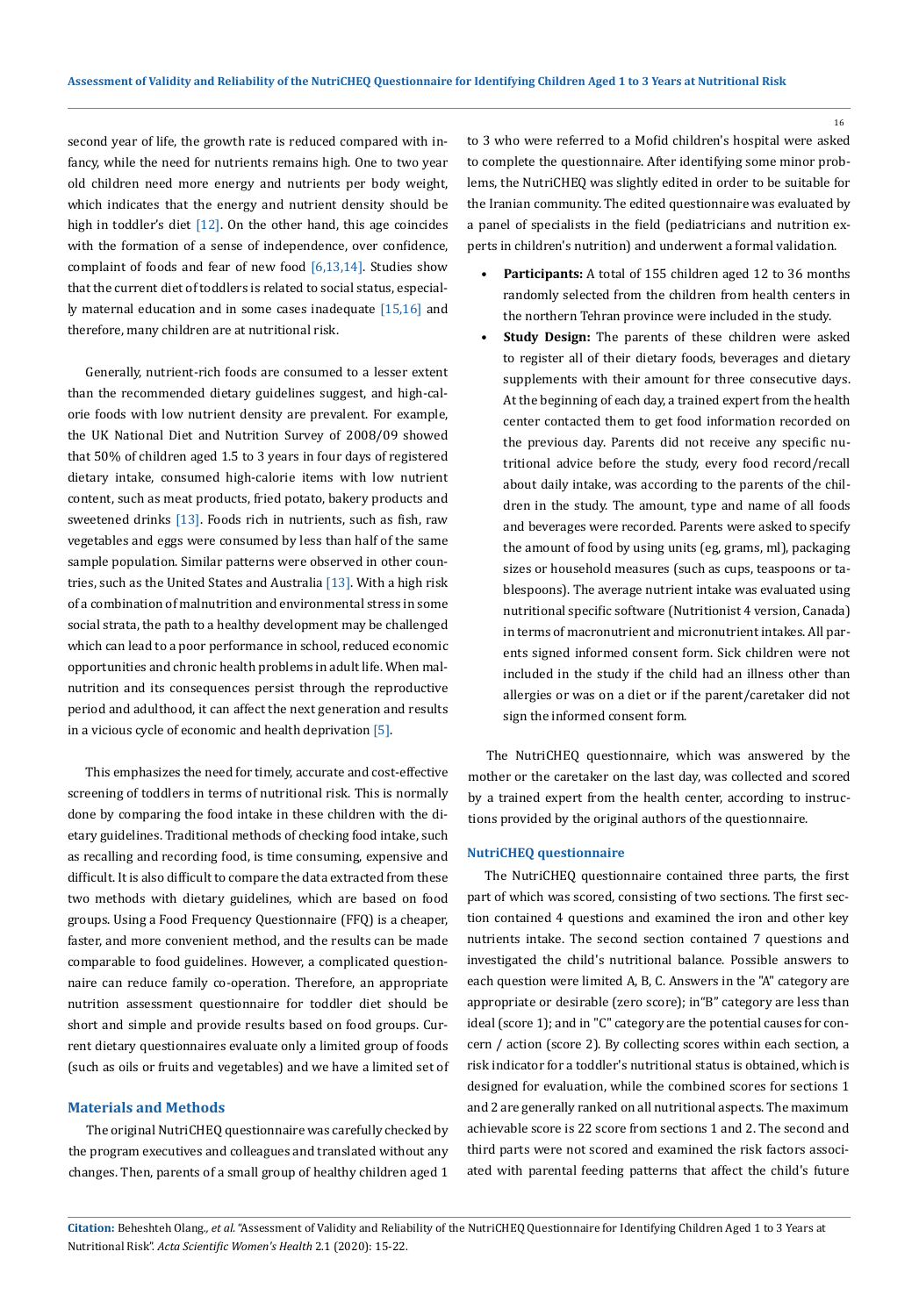nutritional status and provide a space for parents to address their child's nutrition concerns.

#### **Statistical analysis**

To measure the reliability of the first and the second section of the NutriCHEQ questionnaire Cronbach's Alpha test was used. To assess content validity and face validity, the questionnaire was distributed among experts and their views on the questions in the questionnaire were considered and these validities confirmed by the experts. To evaluate concurrent validity, the NutriCHEQ questionnaire was compared with the recall questionnaire, and the Pearson correlation coefficient between the two questionnaires was meseaured. Characteristics of the study population were expressed using descriptive statistics. NutriCHEQ's ability to assess nutritional risk by comparing the child's score in NutriCHEQ and data collected was calculated using two methods: 1) Correlation test for assessing the relationship between points of questions and NutriCHEQ sections with the average intake of nutrients using Pearson correlation coefficient. 2) Children's quartile based on

the score obtained from NutriCHEQ was used to determine whether a higher score in NutriCHEQ is associated with lower nutrient density and/or higher prevalence of obesity/overweight or not (using oneway ANOVA and Bonferroni's test).

#### **Results**

In this study, 155 toddlers (1-3 years old) were studied and 84 children (54.2%) were male. The mean age was  $20.0 \pm 6.7$  months (range 12-36 months), weight  $11.3 \pm 1.9$  kg (range 7.7-18 kg) and height 83.6 ± 8.7 cm (range 71-102 cm). Demographic and anthropometric characteristics of Iranian children aged 1 to 3 years old and their parents' educational status are summarized in Table 1. According to the WHO growth standard (weight for height), 16 children (10.3%) were underweight, 132 (85.2%) had normal weight and 7 (4.5%) were overweight. There were no significant differences in the sex of children, percentile and Z-score of weight to height and level of parental education between the three age groups. The mean of height and weight of children in the three age groups showed statistically significant difference (P <0.001).

|                                | <b>Total population</b> | 1 year          | 2 years         | 3 years         | P       |
|--------------------------------|-------------------------|-----------------|-----------------|-----------------|---------|
| Number of participants (n)     | 155                     | 48              | 58              | 49              |         |
| Gender (%), male: female       | 84:71                   | 23:25           | 35:23           | 26:23           | 0.423   |
|                                | $Mean \pm SD$           | $Mean \pm SD$   | $Mean \pm SD$   | $Mean \pm SD$   |         |
| Anthropometrics                |                         |                 |                 |                 |         |
| Weight (kg)                    | $11.3 \pm 1.9$          | $10.3 \pm 1.9$  | $10.9 \pm 1.2$  | $12.8 \pm 1.8$  | < 0.001 |
| Height (cm)                    | $83.8 \pm 6.7$          | $78.1 \pm 4.4$  | $82.5 \pm 3.7$  | $90.9 \pm 4.9$  | < 0.001 |
| Weight for Height z-scores     | $-0.4 \pm 1.3$          | $-0.2 \pm 1.4$  | $-0.6 \pm 0.9$  | $-0.6 \pm 1.4$  | 0.181   |
| Percentile                     | $36.3 \pm 31.3$         | $42.2 \pm 32.6$ | $33.1 \pm 27.3$ | $34.3 \pm 34.0$ | 0.297   |
| Weight for Height z-scores     |                         |                 |                 |                 | 0.119   |
| Underweight (≥3rd centile)     | 15 (9.7%)               | $3(6.3\%)$      | $4(6.9\%)$      | 8 (16.3%)       |         |
| Normal (>3rd to ≤96th centile) | 135 (87.1%)             | 43 (89.6%)      | 54 (93.1%)      | 38 (77.6%)      |         |
| Overweight (>97th centile)     | $5(3.2\%)$              | $2(4.2\%)$      | $0(0\%)$        | $3(6.1\%)$      |         |
| WHO centiles (%)               |                         |                 |                 |                 | 0.100   |
| Underweight (≥3rd centile)     | 16 (10.3%)              | $4(8.3\%)$      | $4(6.9\%)$      | 8 (16.3%)       |         |
| Normal (>3rd to ≤96th centile) | 132 (85.2%)             | 40 (83.3%)      | 54 (93.1%)      | 38 (77.6%)      |         |
| Overweight (>97th centile)     | $7(4.5\%)$              | $4(8.3\%)$      | $0(0\%)$        | $3(6.1\%)$      |         |
|                                | n(%)                    | n(%)            | n(%)            | n(%)            |         |
| Mother's Education             |                         |                 |                 |                 | 0.490   |
| Primary/Intermediate           | 5(3%)                   | $0(0\%)$        | 3(5%)           | 2(4%)           |         |
| Secondary                      | 66 (43%)                | 19 (40%)        | 27 (47%)        | 20 (41%)        |         |
| Tertiary                       | 84 (54%)                | 29 (60%)        | 28 (48%)        | 27 (55%)        |         |
| Father's Education             |                         |                 |                 |                 | 0.129   |
| Primary/Intermediate           | 5(3%)                   | $0(0\%)$        | 3(5%)           | 2(4%)           |         |
| Secondary                      | 76 (49%)                | 19 (40%)        | 28 (48%)        | 29 (59%)        |         |
| Tertiary                       | 74 (48%)                | 29 (60%)        | 27 (47%)        | 18 (37%)        |         |

**Table 1:** Demographic and anthropometric characteristics of children aged 1 to 3 years old and their parents' educational status.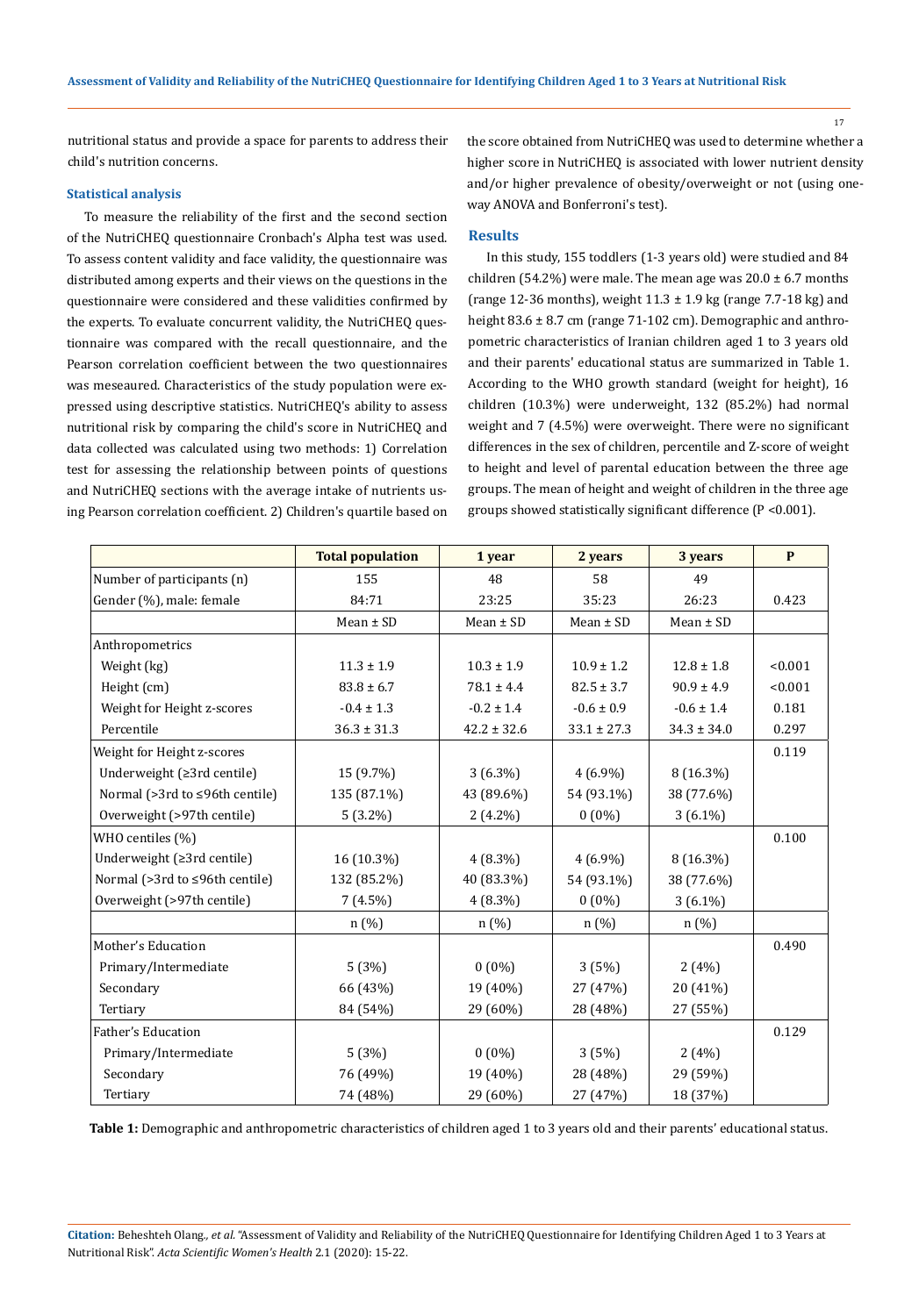To measure the reliability of the first section of the NutriCHEQ questionnaire, which mostly reviews the intake of iron and vitamin D, Cronbach's Alpha test was used, and the reported alpha value was 0.62. For the second section of the questionnaire, which measures the risk factors associated with the feeding pattern, the reliability was reported 0.6, using the Cronbach's Alpha test. To assess content validity and face validity, the questionnaire was distributed among experts and their views on the questions in the questionnaire were considered and these validities confirmed by the experts. To evaluate concurrent validity, the NutriCHEQ questionnaire was compared with the recall questionnaire, and the Pearson correlation coefficient between the two questionnaires reported 0.6, which indicated that the concurrent validity is relatively appropriate.

The mean NutriCHEQ scores for the first section, second sectiont and total, were  $2.12 \pm 1.23$  (range 0-6),  $3.43 \pm 1.98$  (range 0-11) and  $5.55 \pm 2.51$  (range 0-15), respectively. According to the obtained NutriCHEQ score, in the first section, 49 children (32%) were categorized as low risk (0-1 points), 68 children (55%) were in the moderate risk group (2-3 points) and 20 children (13%) were in the high risk group (4-8 points) (Figure 1). In the second section, 52 children (34%) were categorized as low risk (0-2 points), 84 children (54%) were in the moderate risk group (3-5 points) and 19 children (12%) were in the high risk group (6-11 points) (Figure 2). In total, 28 children (18%) were in the low risk group (0-3 points), 113 children (73%) in the moderate risk group (4-8 points) and 14 children (9%) in the high risk group (9-15 points) (Figure 3).



**Figure 1:** Distribution of NutricheQ risk categories for Section 1 in Iranian preschool children aged 1-3 years who participated in the NutriCHEQ validation study.

According to the score obtained from each section of NutriCHEQ questionnaire, children were assigned to separate risk groups and the average consumption of any food was determined individually, based on a 3-day recall.



**Figure 2:** Distribution of NutricheQ risk categories for Sections 2 in Iranian preschool children aged 1-3 years who participated in the NutriCHEQ validation study.



**Figure 3:** Distribution of NutriCHEQ risk categories for the total NutriCHEQ scores (Sections 1 and 2) in Iranian preschool children aged 1-3 years who participated in the NutricheQ validation study.

The results of statistical analysis for assessing the existence of a significant difference between the use of nutrients and micronutrients are summarized in Table 2. Since the scores of each section are different to identify the risk group, the analysis was performed separately for each section. Each analysis compared the average consumption of any food that was extracted from a 3-day recall.

In the first section of the NutriCHEQ questionnaire, a statistically significant difference was found between the risk groups, in terms of percentage of carbohydrate energy ( $P = 023$ ), protein ( $P$  $(0.001)$ , protein energy content (P = 0.009), fat (P = 0.042), Folate (P = 0.048), vitamin D (P <0.001), vitamin E (P <0.001), Iron (P  $= 0.001$ ), Calcium (P <0.001), Potassium (P <0.001) and Zinc (P = 0.049). However, there was no significant difference between the risk groups in terms of carbohydrate intake, energy intake from lipids and intake of vitamin A (P> 0.05).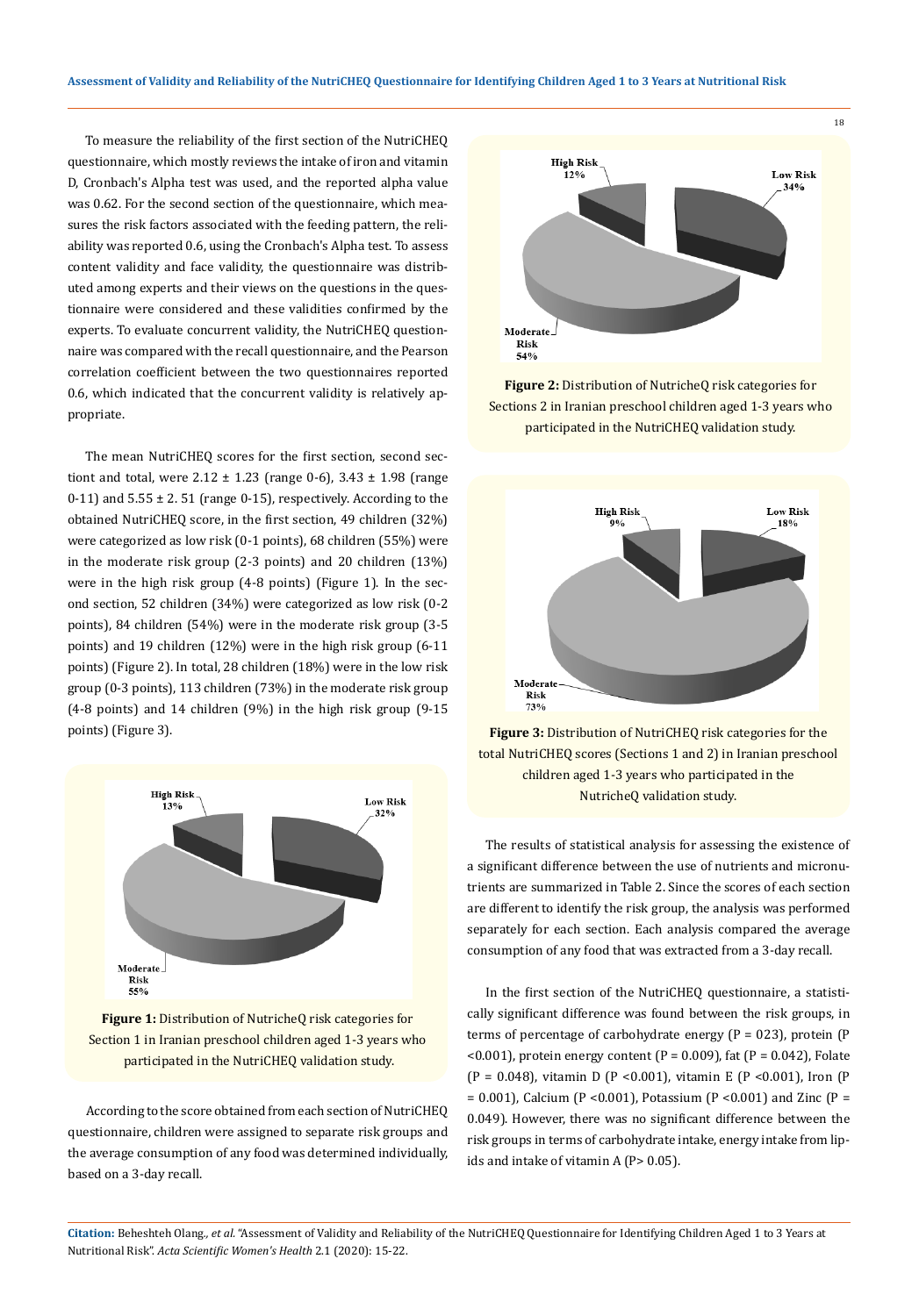| ٠ | ٧<br>č<br>۰. |  |
|---|--------------|--|
|   | v            |  |

| NutriCHEQ Section 1<br>$0 - 1$<br>$2 - 3$<br>$4 - 8$<br>Score<br>49<br>Number<br>86<br>20<br>$140 \pm 48.4$<br>Carbohydrate (g)<br>$131 \pm 46.5$<br>$123.6 \pm 53.4$<br>0.314<br>Carbohydrate (%TE)<br>$49.8 \pm 4.7$<br>$46.13 \pm 6.9$<br>0.023<br>$47.8 \pm 5.5$<br>Protein (g)<br>< 0.001<br>$33.1 \pm 14.6$<br>$44.7 \pm 12.7$<br>$43.5 \pm 16.4$<br>$2.90 \pm 1.70$<br>0.009<br>Protein (%TE)<br>$2.86 \pm 1.8$<br>$3.74 \pm 1.70$<br>$35.7 \pm 10.7$<br>$41.5 \pm 11.5$<br>Fat (g)<br>$41.0 \pm 13.6$<br>0.042<br>Fat (%TE)<br>$33.2 \pm 4.32$<br>$35.6 \pm 5.90$<br>$35.40 \pm 5.20$<br>0.394<br>Folic acid $(\mu g)$<br>$126.5 \pm 70.2$<br>$145.3 \pm 63.4$<br>$109.1 \pm 58.7$<br>0.048<br>$444.5 \pm 70.2$<br>$500.4 \pm 421.7$<br>0.559<br>Vitamin $A(\mu g)$<br>$517.4 \pm 408.4$<br>Vitamin D(µg)<br>$4.40 \pm 3.3$<br>$0.94 \pm 1.2$<br>$1.2 \pm 0.51$<br>< 0.001<br>Vitamin E (µg)<br>$8.50 \pm 3.38$<br>$6.6 \pm 2.3$<br>$5.90 \pm 1.32$<br>< 0.001<br>Iron(mg)<br>$7.21 \pm 2.85$<br>$5.71 \pm 2.40$<br>$5.65 \pm 1.22$<br>0.001<br>Calcium (mg)<br>$525.06 \pm 177.2$<br>$5.71 \pm 325.9$<br>$420.50 \pm 247.6$<br>< 0.001<br>Potassium (mg)<br>$396.8 \pm 177.2$<br>< 0.001<br>$1451.65 \pm 496.9$<br>$1549.35 \pm 521.10$<br>Zinc (mg)<br>$6.70 \pm 2.97$<br>$5.10 \pm 2.30$<br>$5.23 \pm 1.50$<br>0.049<br>NutriCHEQ Section 2<br>$0 - 2$<br>$6 - 14$<br>$3 - 5$<br>Score<br>52<br>19<br>84<br>Number<br>$48.7 \pm 29.4$<br>$54.4 \pm 21.9$<br>0.657<br>Sugar (g)<br>$51.8 \pm 23.7$<br>Saturated fatty acid (g)<br>$13.5 \pm 8.32$<br>0.305<br>$12.2 \pm 5.64$<br>$11.1 \pm 4.09$ |
|------------------------------------------------------------------------------------------------------------------------------------------------------------------------------------------------------------------------------------------------------------------------------------------------------------------------------------------------------------------------------------------------------------------------------------------------------------------------------------------------------------------------------------------------------------------------------------------------------------------------------------------------------------------------------------------------------------------------------------------------------------------------------------------------------------------------------------------------------------------------------------------------------------------------------------------------------------------------------------------------------------------------------------------------------------------------------------------------------------------------------------------------------------------------------------------------------------------------------------------------------------------------------------------------------------------------------------------------------------------------------------------------------------------------------------------------------------------------------------------------------------------------------------------------------------------------------------------------------------|
|                                                                                                                                                                                                                                                                                                                                                                                                                                                                                                                                                                                                                                                                                                                                                                                                                                                                                                                                                                                                                                                                                                                                                                                                                                                                                                                                                                                                                                                                                                                                                                                                            |
|                                                                                                                                                                                                                                                                                                                                                                                                                                                                                                                                                                                                                                                                                                                                                                                                                                                                                                                                                                                                                                                                                                                                                                                                                                                                                                                                                                                                                                                                                                                                                                                                            |
|                                                                                                                                                                                                                                                                                                                                                                                                                                                                                                                                                                                                                                                                                                                                                                                                                                                                                                                                                                                                                                                                                                                                                                                                                                                                                                                                                                                                                                                                                                                                                                                                            |
|                                                                                                                                                                                                                                                                                                                                                                                                                                                                                                                                                                                                                                                                                                                                                                                                                                                                                                                                                                                                                                                                                                                                                                                                                                                                                                                                                                                                                                                                                                                                                                                                            |
|                                                                                                                                                                                                                                                                                                                                                                                                                                                                                                                                                                                                                                                                                                                                                                                                                                                                                                                                                                                                                                                                                                                                                                                                                                                                                                                                                                                                                                                                                                                                                                                                            |
|                                                                                                                                                                                                                                                                                                                                                                                                                                                                                                                                                                                                                                                                                                                                                                                                                                                                                                                                                                                                                                                                                                                                                                                                                                                                                                                                                                                                                                                                                                                                                                                                            |
|                                                                                                                                                                                                                                                                                                                                                                                                                                                                                                                                                                                                                                                                                                                                                                                                                                                                                                                                                                                                                                                                                                                                                                                                                                                                                                                                                                                                                                                                                                                                                                                                            |
|                                                                                                                                                                                                                                                                                                                                                                                                                                                                                                                                                                                                                                                                                                                                                                                                                                                                                                                                                                                                                                                                                                                                                                                                                                                                                                                                                                                                                                                                                                                                                                                                            |
|                                                                                                                                                                                                                                                                                                                                                                                                                                                                                                                                                                                                                                                                                                                                                                                                                                                                                                                                                                                                                                                                                                                                                                                                                                                                                                                                                                                                                                                                                                                                                                                                            |
|                                                                                                                                                                                                                                                                                                                                                                                                                                                                                                                                                                                                                                                                                                                                                                                                                                                                                                                                                                                                                                                                                                                                                                                                                                                                                                                                                                                                                                                                                                                                                                                                            |
|                                                                                                                                                                                                                                                                                                                                                                                                                                                                                                                                                                                                                                                                                                                                                                                                                                                                                                                                                                                                                                                                                                                                                                                                                                                                                                                                                                                                                                                                                                                                                                                                            |
|                                                                                                                                                                                                                                                                                                                                                                                                                                                                                                                                                                                                                                                                                                                                                                                                                                                                                                                                                                                                                                                                                                                                                                                                                                                                                                                                                                                                                                                                                                                                                                                                            |
|                                                                                                                                                                                                                                                                                                                                                                                                                                                                                                                                                                                                                                                                                                                                                                                                                                                                                                                                                                                                                                                                                                                                                                                                                                                                                                                                                                                                                                                                                                                                                                                                            |
|                                                                                                                                                                                                                                                                                                                                                                                                                                                                                                                                                                                                                                                                                                                                                                                                                                                                                                                                                                                                                                                                                                                                                                                                                                                                                                                                                                                                                                                                                                                                                                                                            |
|                                                                                                                                                                                                                                                                                                                                                                                                                                                                                                                                                                                                                                                                                                                                                                                                                                                                                                                                                                                                                                                                                                                                                                                                                                                                                                                                                                                                                                                                                                                                                                                                            |
|                                                                                                                                                                                                                                                                                                                                                                                                                                                                                                                                                                                                                                                                                                                                                                                                                                                                                                                                                                                                                                                                                                                                                                                                                                                                                                                                                                                                                                                                                                                                                                                                            |
|                                                                                                                                                                                                                                                                                                                                                                                                                                                                                                                                                                                                                                                                                                                                                                                                                                                                                                                                                                                                                                                                                                                                                                                                                                                                                                                                                                                                                                                                                                                                                                                                            |
|                                                                                                                                                                                                                                                                                                                                                                                                                                                                                                                                                                                                                                                                                                                                                                                                                                                                                                                                                                                                                                                                                                                                                                                                                                                                                                                                                                                                                                                                                                                                                                                                            |
|                                                                                                                                                                                                                                                                                                                                                                                                                                                                                                                                                                                                                                                                                                                                                                                                                                                                                                                                                                                                                                                                                                                                                                                                                                                                                                                                                                                                                                                                                                                                                                                                            |
|                                                                                                                                                                                                                                                                                                                                                                                                                                                                                                                                                                                                                                                                                                                                                                                                                                                                                                                                                                                                                                                                                                                                                                                                                                                                                                                                                                                                                                                                                                                                                                                                            |
|                                                                                                                                                                                                                                                                                                                                                                                                                                                                                                                                                                                                                                                                                                                                                                                                                                                                                                                                                                                                                                                                                                                                                                                                                                                                                                                                                                                                                                                                                                                                                                                                            |
|                                                                                                                                                                                                                                                                                                                                                                                                                                                                                                                                                                                                                                                                                                                                                                                                                                                                                                                                                                                                                                                                                                                                                                                                                                                                                                                                                                                                                                                                                                                                                                                                            |
| Saturated fatty acid (%TE)<br>$10.9 \pm 5.25$<br>$10.2 \pm 4.79$<br>$9.4 \pm 3.14$<br>0.487                                                                                                                                                                                                                                                                                                                                                                                                                                                                                                                                                                                                                                                                                                                                                                                                                                                                                                                                                                                                                                                                                                                                                                                                                                                                                                                                                                                                                                                                                                                |
| Dietary fiber (g)<br>0.046<br>$9.10 \pm 4.98$<br>$7.95 \pm 4.33$<br>$6.16 \pm 3.36$                                                                                                                                                                                                                                                                                                                                                                                                                                                                                                                                                                                                                                                                                                                                                                                                                                                                                                                                                                                                                                                                                                                                                                                                                                                                                                                                                                                                                                                                                                                        |
| Thiamin(mg)<br>$0.77 \pm 0.35$<br>$0.61 \pm 0.31$<br>$0.52 \pm 0.36$<br>0.005                                                                                                                                                                                                                                                                                                                                                                                                                                                                                                                                                                                                                                                                                                                                                                                                                                                                                                                                                                                                                                                                                                                                                                                                                                                                                                                                                                                                                                                                                                                              |
| $1.20 \pm 0.40$<br>0.038<br>Riboflavin (mg)<br>$1.13 \pm 0.34$<br>$0.96 \pm 0.29$                                                                                                                                                                                                                                                                                                                                                                                                                                                                                                                                                                                                                                                                                                                                                                                                                                                                                                                                                                                                                                                                                                                                                                                                                                                                                                                                                                                                                                                                                                                          |
| $7.07 \pm 4.52$<br>Niacin (mg)<br>$7.74 \pm 3.37$<br>$6.97 \pm 4.36$<br>0.615                                                                                                                                                                                                                                                                                                                                                                                                                                                                                                                                                                                                                                                                                                                                                                                                                                                                                                                                                                                                                                                                                                                                                                                                                                                                                                                                                                                                                                                                                                                              |
| Folic acid (µg)<br>$185.72 \pm 104.5$<br>$144.09 \pm 90.2$<br>$148 \pm 45$<br>0.042                                                                                                                                                                                                                                                                                                                                                                                                                                                                                                                                                                                                                                                                                                                                                                                                                                                                                                                                                                                                                                                                                                                                                                                                                                                                                                                                                                                                                                                                                                                        |
| $55.1 \pm 52.02$<br>Vitamin $C(\mu g)$<br>$87.7 \pm 70.4$<br>$69.10 \pm 63.6$<br>0.010                                                                                                                                                                                                                                                                                                                                                                                                                                                                                                                                                                                                                                                                                                                                                                                                                                                                                                                                                                                                                                                                                                                                                                                                                                                                                                                                                                                                                                                                                                                     |
| Sodium (mg)<br>$802.70 \pm 506.25$<br>$613.40 \pm 411.30$<br>$634.05 \pm 344.53$<br>0.047                                                                                                                                                                                                                                                                                                                                                                                                                                                                                                                                                                                                                                                                                                                                                                                                                                                                                                                                                                                                                                                                                                                                                                                                                                                                                                                                                                                                                                                                                                                  |
| Potassium (mg)<br>$1579.77 \pm 558.83$<br>$1427.08 \pm 506.40$<br>$1249.23 \pm 481.15$<br>0.045                                                                                                                                                                                                                                                                                                                                                                                                                                                                                                                                                                                                                                                                                                                                                                                                                                                                                                                                                                                                                                                                                                                                                                                                                                                                                                                                                                                                                                                                                                            |
| Calcium (mg)<br>$517.48 \pm 329.42$<br>$419.68 \pm 239.42$<br>$356.28 \pm 220.91$<br>0.041                                                                                                                                                                                                                                                                                                                                                                                                                                                                                                                                                                                                                                                                                                                                                                                                                                                                                                                                                                                                                                                                                                                                                                                                                                                                                                                                                                                                                                                                                                                 |
| Phosphorus (mg)<br>729.66 ± 342.96<br>$653.21 \pm 289.29$<br>$515.12 \pm 260.92$<br>0.032                                                                                                                                                                                                                                                                                                                                                                                                                                                                                                                                                                                                                                                                                                                                                                                                                                                                                                                                                                                                                                                                                                                                                                                                                                                                                                                                                                                                                                                                                                                  |
| Fruit (g)<br>$195.26 \pm 106.46$<br>$176.19 \pm 116.62$<br>$96.81 \pm 94.08$<br>0.004                                                                                                                                                                                                                                                                                                                                                                                                                                                                                                                                                                                                                                                                                                                                                                                                                                                                                                                                                                                                                                                                                                                                                                                                                                                                                                                                                                                                                                                                                                                      |
| Vegetable (g)<br>$117.89 \pm 85.9$<br>$113.92 \pm 72.5$<br>$121.53 \pm 69.8$<br>0.909                                                                                                                                                                                                                                                                                                                                                                                                                                                                                                                                                                                                                                                                                                                                                                                                                                                                                                                                                                                                                                                                                                                                                                                                                                                                                                                                                                                                                                                                                                                      |

**Table 2:** Intake of micronutrients and macro nutrients according to the risk groups (NutriCHEQ score Sections 1 and 2).

In the second section of the NutriCHEQ questionnaire, there was a significant difference between the groups in terms of daily intake of fiber (P = 0.046), vitamin B1 (P = 0.005) and vitamin B2  $(P = 0.082)$ . However, there was no significant difference between the groups in terms of sugar intake, saturated fatty acids and percentage of energy from them (P> 0.05).

According to the total score of the NutriCHEQ questionnaire, the quartiles were determined so that 28 children (18%) were in the first quartile, 56 children (36%) in the second quartile, 40 children (26%) in the third and 31 children (20 Percent) were in the fourth quartile (Table 3). Sex distribution between the quartiles indicated that in the second and third quartiles, the girls were assigned to a greater number ( $P = 0.021$ ). However, there was no significant difference between the mean ages of individuals in different quartiles. Data showed that there was a significant difference between NutriCHEQ total quartile score in terms of daily fiber intake  $(P =$ 0.039). There was, however, no significant difference between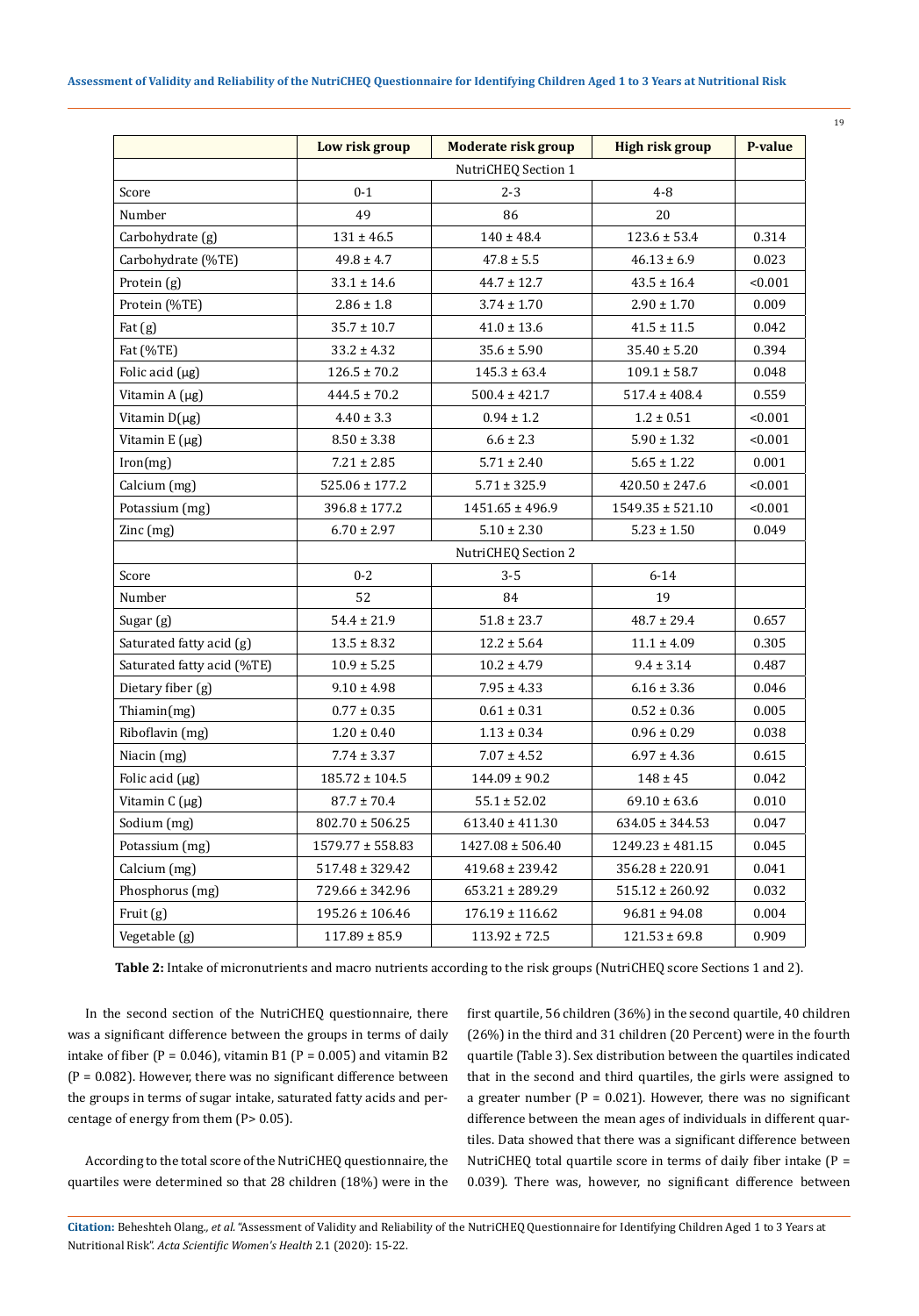|                                                    | <b>Quartile 1</b> |      | <b>Quartile 2</b> |      | <b>Quartile 3</b> |      | <b>Quartile 4</b> |           | $P*$  |
|----------------------------------------------------|-------------------|------|-------------------|------|-------------------|------|-------------------|-----------|-------|
| Total NutriCHEO score (Sec-<br>tions $1$ and $2$ ) | $0 - 3$           |      | $4 - 5$           |      | $6 - 7$           |      | $8 - 13$          |           | 0.021 |
| N                                                  | 28                |      | 56                |      | 40                |      | 31                |           |       |
| Gender (Male: Female)                              | 16:12             |      | 32:24             |      | 14:26             |      | 22:9              |           |       |
|                                                    | Mean              | SD.  | Mean              | SD.  | Mean              | SD.  | Mean              | <b>SD</b> |       |
| Age (years)                                        | 1.89              | 0.83 | 2.14              | 0.77 | 1.80              | 0.76 | 2.13              | 0.81      | 0.128 |
| Nutrient analysis                                  |                   |      |                   |      |                   |      |                   |           |       |
| Energy (MJ)                                        | 4.71              | 1.3  | 4.7               | 1.4  | 5.10              | 1.6  | 4.83              | 1.7       | 0.674 |
| Protein (% TE)                                     | 12.24             | 4.7  | 12.93             | 3.8  | 13.30             | 2.5  | 12.41             | 3.7       | 0.620 |
| Carbohydrate (% TE)                                | 49.90             | 14.6 | 49.24             | 12.6 | 53.47             | 10.6 | 52.10             | 11.3      | 0.359 |
| Dietary fiber (MJ)                                 | 11.0              | 4.7  | 10.2              | 4.4  | 9.1               | 4.0  | 8.1               | 3.8       | 0.039 |
| Total fat (% TE)                                   | 39.80             | 11.8 | 39.72             | 12.6 | 35.10             | 9.8  | 37.34             | 10.9      | 0.209 |
| Sat. fat $(\%$ TE)                                 | 12.65             | 6.2  | 11.21             | 3.5  | 10.91             | 4.5  | 11.40             | 4.8       | 0.467 |

**Table 3:** Mean daily intakes of nutrients for Iranian children from the National Preschool Nutrition Survey by quartiles of total NutriCHEQ score (Sections 1 and 2).

quartiles of NutriCHEQ total score in terms of energy ( $P = 674$ ), percentage of energy derived from protein ( $P = 0.620$ ), percentage of energy derived from carbohydrates ( $P = 359$ ), percentage of energy derived from fats ( $P = 0.209$ ) or in percentage of energy derived from saturated fats ( $P = 0.467$ ).

#### **Discussion**

Toddlers' life is an important period for growth, development and health in children  $[1-3]$ . The adequacy of nutrient intake in this sensitive period plays a vital role for their health in the short and long term. Nutritional deficiencies created during this period are almost hard to compensate [3-7]. This implies the need for timely, accurate and cost-effective screening of toddlers in terms of nutritional risk. Traditional methods of checking food intake such as recalling and recording food are time consuming and expensive. Therefore, an appropriate nutrition assessment questionnaire for toddler diet should be simple and provide results based on food groups [13]. Regarding the lack of a valid questionnaire for assessing the diet of toddlers in Iran, this study was carried out to validate the NutriCHEQ questionnaire which not only evaluates nutrition intake but also it evaluates eating habits that affect the child's health in future [17].

Using Cronbach's Alpha test, the reliability of the first section of the Nutritional questionnaire was 0.62 and for the second section of the questionnaire was 0.6. Rice and colleagues reported 0.5 for NutriCHEQ reliability. Normally, a score of 0.7 for alpha is acceptable. Rice and colleagues argued that their low score (0.5) could be due to the small number of cases on a scale, the multi dimensionality of the instrument, and the inclusion of positive and negative statements in the questionnaire [18].

Content validity and face validity were confirmed by local experts. The concurrent validity of the NutriCHEQ questionnaire was compared with a recall and the results showed that the validity of the concurrent validity was relatively good and the Pearson correlation coefficient between the two questionnaires reported 0.6. Therefore, the NutriCHEQ questionnaire seems to be a worthy successor to the recall questionnaire in various studies, however, more studies are needed.

When using the NutriCHEQ questionnaire, and based on the scores obtained from different sections of the questionnaire, three nutrition risk groups were identified [17]. In the present study, 13% of children were at high risk. In a study which was conduct on 247 Lebanese children, 20% of children were at high risk. They stated that most Lebanese children were at low or moderate risk, which could be a sign of good eating habits in these children [19].

In the study which was conduct on 371 Irish preschool children 30% of children over two years of age were overweight or obese [18]. In the present study, according to WHO standard percentiles, seven children (4.5%) were overweight, of which four children (8.3%) were one year old and three children (6.1%) were three years old.

The first part of the questionnaire examines the consumption of milk, meat and fish and determines the intake of iron, vitamin D, protein and lipids. In this study, iron intake in children at high risk was higher than the DRI-Estimated Average Requirements (3 mg/d). With the help of the NutriCHEQ questionnaire, children one-to-three years old at risk for iron deficiency could be identified and, if necessary, blood tests and nutritional interventions per-

**Citation:** Beheshteh Olang*., et al.* "Assessment of Validity and Reliability of the NutriCHEQ Questionnaire for Identifying Children Aged 1 to 3 Years at Nutritional Risk". *Acta Scientific Women's Health* 2.1 (2020): 15-22.

20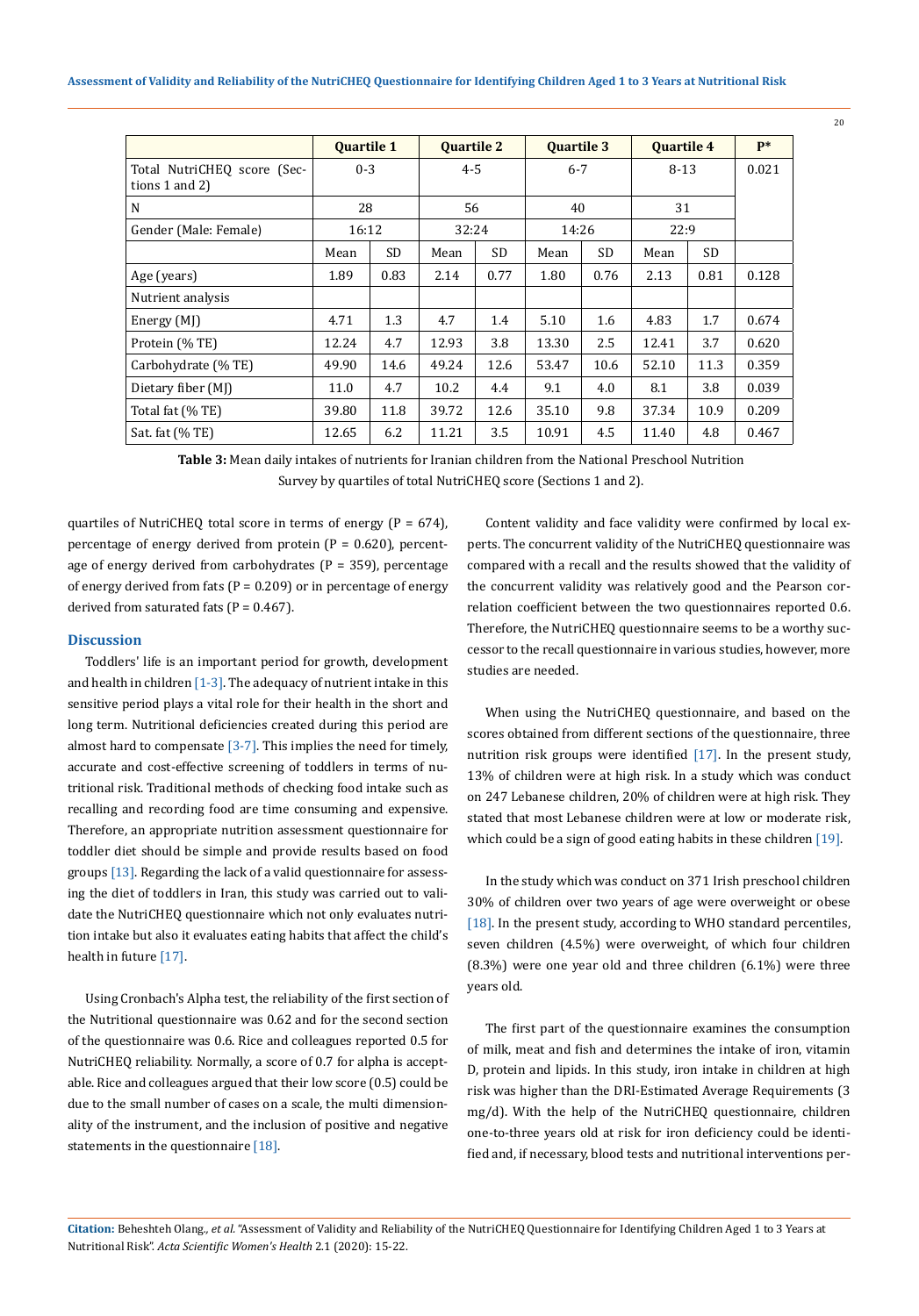formed to prevent the negative effects of iron deficiency on growth and brain development  $[17]$ . The protein intake in this group was higher than the DRI (13 g/d) and the intake of vitamin D was less than the DRI-Estimated Average Requirements (10 μg/d). In the study of Rice., et al. the majority of nutrients in Irish children were sufficient; however, insufficient vitamin D, iron, dietary fiber and, to a lesser extent, vitamin A and Zinc were observed  $[18]$ .

The iron intake among Italian children in the high risk group was low, and protein and fat intake were reported high. Also, iron and vitamin D intake was lower than recommended in all children. Due to high protein and fat intake, the risk of obesity and cardiovascular disease is higher in Italian children in the high risk group [17]. In a study which was conduct on Lebanese children any relationship between nutrition and scores of the questionnaire was not observed, and it was explained by insufficient accuracy in completing the questionnaire by the mother or career, since they believed that a group of people, such as mother, nurse, grandmother and grandfather, might feed the child during the day [19].

The second part of the questionnaire examined the parental feeding method, the environmental factors, the balance or imbalance of the child's nutrition, which is associated with increased health risks and dietary habits in the future. The higher the score obtained in this section, means lower consumption of fruits and vegetables that reflects higher risk [19]. Fruits and vegetables are important sources of vitamins and minerals, and they play an important role in the health of children due to the development of satiety, since they prevent excessive eating and subsequently obesity and overweight [17]. In this study, fiber and fruit consumption in high-risk group children was lower than the other groups. Fiber and fruit consumption dropped in Italian children from low-risk group to high-risk group. In children less than two years old, receiving low fiber is associated with an increased risk of constipation and appendicitis. In the present study, the level of vitamin C in children was lower in the moderate-risk group, but it was lower in the Italian children in high-risk group children. This may have a role in iron deficiency [16,17].

The analysis of food intake related to risk score in the study of Rice., et al. showed that intake of key nutrients, including iron, zinc, vitamin D, fiber, calcium, fruits and vegetables in children in the highest quartile for risk score were significantly lesser than children in lowest quartile. In the present study, this significant difference was observed in the amount of dietary fiber intake. These results confirm that children with the higher NutriCHEQ score had a lower quality in food intake [18].

The NutriCHEQ questionnaire identifies toddlers who are likely to receive less or more of some macronutrients and micronutrients

due to nutritional imbalances [17]. By using the NutriCHEQ questionnaire, nutritional problems also can be quickly identified in children aged 1 to 3 who have inadequate intake of nutrients, which has previously been shown to introduce possibilities to make nutritional interventions on a timely, targeted, and cost-effective basis [18]. Parents and experts also confirmed the fast and convenience of the questionnaire.

In this study, the relationship between many nutrients and obtained score in NutriCHEQ questionnaire was found, which was consistent with the study of Morino, Rice and colleagues, but did not fit with the study of Aramouny., et al. They did not observe this relationship, and expressed that this is due to the inadequacy of completing the food recall [19].

#### **Limitations**

Experts were trained similarly but their perceptions were not the same, thus we had to train other experts. Also, for accuracy of the questionnaires we had to fill them several times. Due to these reasons, the study was taken much longer.

#### **Conclusion**

The NutriCHEQ questionnaire seems to be a reliable and convenient tool for professionals and parents to identify children aged 1 to 3 who are at nutritional risk. With the help of this questionnaire, children at nutritional risk can be quickly identified and targeted nutrition interventions. The NutriCHEQ questionnaire is also a complete tool and can be used with a broad range of comprehensive guides for parents (Persian ones are available for Iranian). However, further studies are recommended considering training the experts and following them to reduce the limitations.

#### **Bibliography**

- 1. Singla DR., *et al*[. "A 22-element micronutrient powder benefits](https://www.ncbi.nlm.nih.gov/pubmed/25143374) [language but not cognition in Bangladeshi full-term low-birth](https://www.ncbi.nlm.nih.gov/pubmed/25143374)weight children". *[Journal of Nutrition](https://www.ncbi.nlm.nih.gov/pubmed/25143374)* 144.11 (2014): 1803- [1810.](https://www.ncbi.nlm.nih.gov/pubmed/25143374)
- 2. Deming DM., *et al*[. "Infant feeding practices and food con](https://www.ncbi.nlm.nih.gov/pubmed/24809994)[sumption patterns of children participating in WIC".](https://www.ncbi.nlm.nih.gov/pubmed/24809994) *Journal of [Nutrition Education and Behavior](https://www.ncbi.nlm.nih.gov/pubmed/24809994)* 46 (2014): S29-37.
- 3. Hilbig A., *et al*[. "Nutrient Adequacy and Associated Factors in](https://www.ncbi.nlm.nih.gov/pubmed/25611028)  [a Nationwide Sample of German Toddlers".](https://www.ncbi.nlm.nih.gov/pubmed/25611028) *Journal of Pediatric [Gastroenterology and Nutrition](https://www.ncbi.nlm.nih.gov/pubmed/25611028)* 61.1 (2015): 130-137.
- 4. Warthon-Medina M., *et al*[. "The Long Term Impact of Micronu](https://www.ncbi.nlm.nih.gov/pubmed/26262642)[trient Supplementation during Infancy on Cognition and Exec](https://www.ncbi.nlm.nih.gov/pubmed/26262642)[utive Function Performance in Pre-School Children".](https://www.ncbi.nlm.nih.gov/pubmed/26262642) *Nutrients* [7 \(2015\): 6606-6627.](https://www.ncbi.nlm.nih.gov/pubmed/26262642)

**Citation:** Beheshteh Olang*., et al.* "Assessment of Validity and Reliability of the NutriCHEQ Questionnaire for Identifying Children Aged 1 to 3 Years at Nutritional Risk". *Acta Scientific Women's Health* 2.1 (2020): 15-22.

21